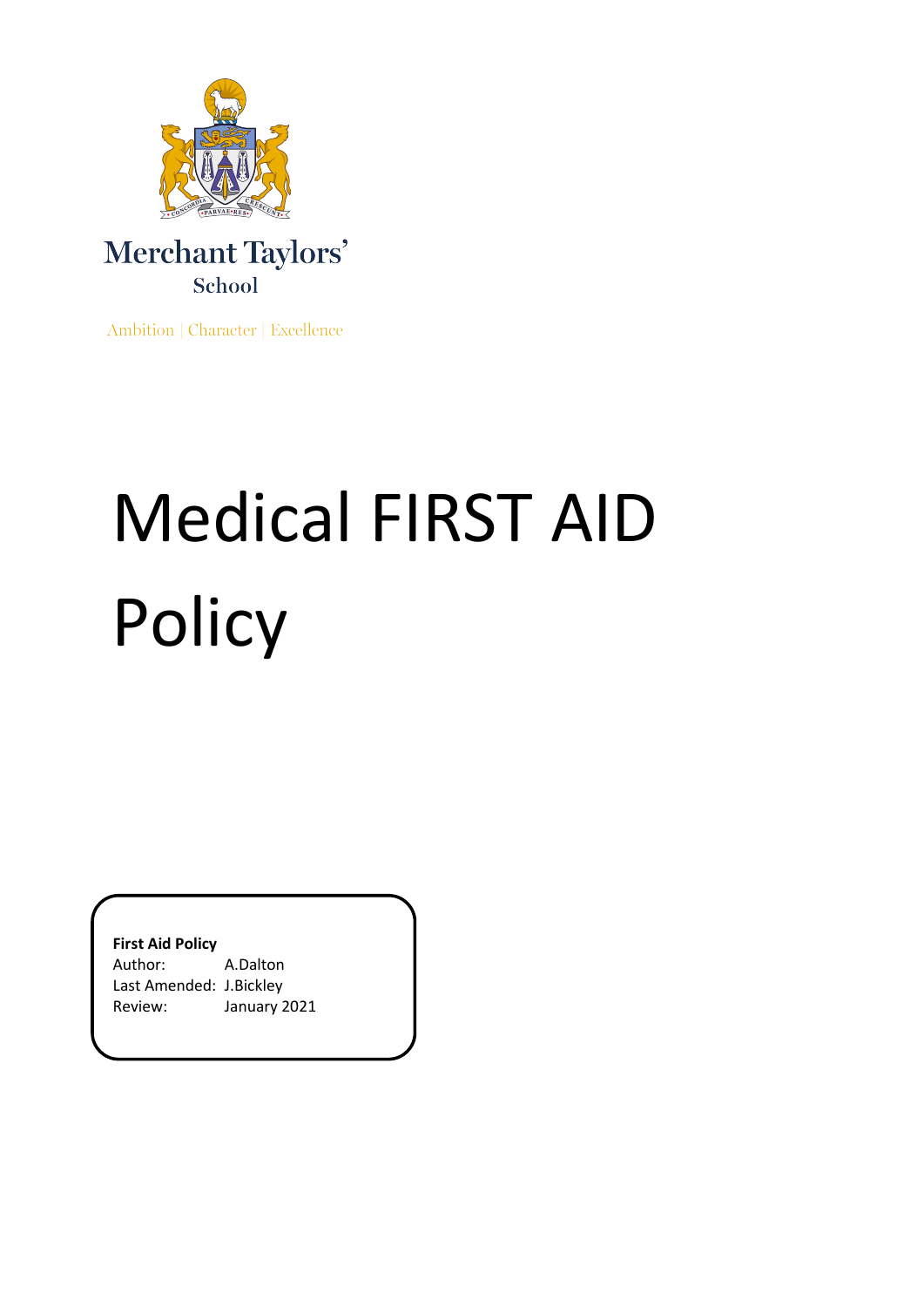## MEDICAL FIRST AID POLICY

#### **Policy Statement**

Merchant Taylors' Schools will ensure compliance and effective implementation of the relevant legislation with regard to timely and competent administration of first aid to all staff, pupils and visitors to the Schools. This Policy also applies to all children within the EYFS. All new members of staff will be informed of the policy during their induction period.

#### **Aims**

- To provide first aid treatment where appropriate for all users of the Schools.
- To treat a casualty and others involved with compassion and courtesy.
- To ensure there are sufficient number of trained first aiders within the Schools.
- To ensure there are suitable and sufficient facilities, first aid kits, emergency inhaler kits and Auto Adrenalin Injector (AAI) kits available to administer first aid and that the kits are regularly checked and maintained.
- To ensure that the first aid information is readily available and that users of the School are aware of the correct procedure in which to call for help – please refer to the Medical Policy for [a Medical Emergency](https://merchanttaylorsschools-my.sharepoint.com/:w:/g/personal/a_dalton_merchanttaylors_com/Ef6gGgmrE_pHjRRLzPUaRvoBM6VXIPfjYKuoq-jOq3Hsxg?e=uVefl2) for practical arrangements and for guidance in when and how to request an ambulance.
- To ensure the AED is available in an emergency.

#### **Rationale**

To ensure the health, safety and welfare of all our pupils, staff and visitors. To ensure the effective implementation of the Medical First Aid Policy

#### **First Aiders**

In addition to the School Nurse, several members of staff [teaching and non-teaching] have undertaken a First Aid qualifications including; Paediatric First Aid, Schools First Aid, First Aid at Work, Emergency First Aid at Work and Rescue Emergency First Aid and hold valid certificates which are renewable every 3 years. There are also some members of staff who have undertaken the **Early Years First Aid** (Paediatric) qualification specifically for looking after under 8-year-old pupils whilst at School and on outings. Our number of First Aid qualified staff ensures that there should always be a First Aider available within each School. For a full list of qualified First Aid Staff, please see Appendix 1.

#### **Break Times**

If a pupil requires a First Aider during lesson / lunch / break times, the pupil should be sent to Reception staff at MTGS / MTBS who are first aid trained. At MTPS during lunch or break times, pupils should report to the Medical Room to the first aider on duty. If during lesson time at MTPS the pupil should be sent to the Medical Room or Reception, if the First Aider feels it is an emergency the School Nurse must be contacted immediately – please refer to [Medical Policy for a Medical Emergency.](https://merchanttaylorsschools-my.sharepoint.com/:w:/g/personal/a_dalton_merchanttaylors_com/Ef6gGgmrE_pHjRRLzPUaRvoBM6VXIPfjYKuoq-jOq3Hsxg?e=uVefl2) For EYFS pupils, we will inform parents of any accident or injury sustained by the child on the same day or as soon as reasonably practicable, and any first aid given.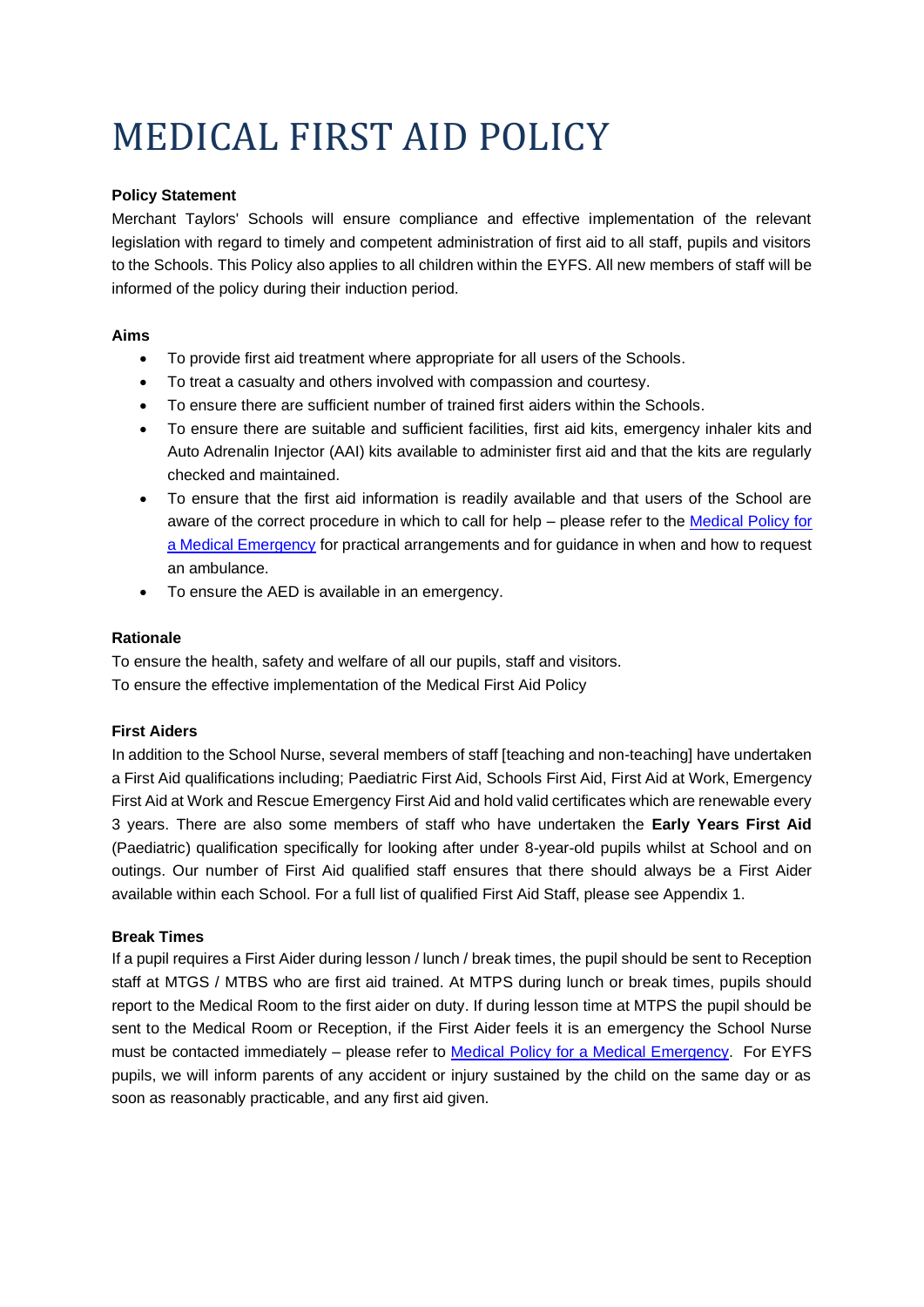#### **Medical Rooms**

Within each School and the Ian Robinson Sports Centre (IRSC) there is a Medical Room, which is appropriately furnished and well stocked. On the MTBS site, the Medical Room is located within the Lodge, on the MTGS site the Medical Room is located by Reception, within the Junior Boys' School, the Medical Room is located by the Junior Hall and at MTPS (Stanfield) it is in the main Reception corridor. Within the Medical Rooms at MTGS, MTBS and the Ian Robinson Sports Centre, there is a wheelchair for accidents which may be used for pupils, staff or visitors, the caretakers are responsible for ensuring the wheels are inflated and are checked weekly.

#### **Ian Robinson Sports Centre (IRSC)**

As the Ian Robinson Sports Centre staff are first aid trained, they will provide first aid treatment to members of the public but also to staff who work outside the normal school day hours.

#### **First aid kits**

First aid kits are provided throughout the Schools (including Hall Road and The Northern). These include a First aid card and the Ten Point Plan – the emergency checklist for staff dealing with a major incident whilst outside of school. A site map of each School's location of First Aid kits is available and can be found in each Medical Room, Staff Room, PE office, Ian Robinson Sports Centre, Catering, and Caretaking Departments. The School Nurse also provides first aid kits for all school trips, including trips abroad (for which there is a separate [Medical Policy for School trips, Outings and Sporting Events,](https://merchanttaylorsschools-my.sharepoint.com/:w:/g/personal/a_dalton_merchanttaylors_com/ETgg54tFL-dAjoRRL7eapiYBgg3iPhKPtVnfopESedFuRw?e=8Wmm8C) Schools' minibuses and grounds/maintenance vans are also equipped with first aid kits. The School Nurse is responsible for restocking these kits during the Health and Safety week on an annual basis. In addition, within MTBS and MTJB Medical Room there is a 'grab bag' which is a large first aid kit to be used in the event of a major incident or fire. These bags must also be taken out if fire practice.

#### **Emergency Generic Inhaler Kits**

- Schools are now permitted to keep spare Salbutamol (reliever) inhalers for use in an emergency should a pupil's inhaler be empty or broken [https://assets.publishing.service.gov.uk/government/uploads/system/uploads/attachment\\_dat](https://assets.publishing.service.gov.uk/government/uploads/system/uploads/attachment_data/file/416468/emergency_inhalers_in_schools.pdf) [a/file/416468/emergency\\_inhalers\\_in\\_schools.pdf](https://assets.publishing.service.gov.uk/government/uploads/system/uploads/attachment_data/file/416468/emergency_inhalers_in_schools.pdf)
- These inhalers must only be used by pupils who have a prescribed reliever inhaler
- The School Nurse will provide these kits for school trips and events
- These kits can be found in each Medical room, Swimming Pool, IRSC, Hall Road, the Northern and various science labs within the 4 schools.
- Please refer to the [Medical Policy for the use of Emergency Inhalers in School](https://merchanttaylorsschools-my.sharepoint.com/:w:/g/personal/a_dalton_merchanttaylors_com/EXJYYoSapttGgqCpZ4zjfikBgb8egXca1AXzrOT6c4X-Vg?e=fWKXe1)

#### **Emergency Adrenaline Auto-Injectors**

- Schools are now permitted to keep spare Adrenaline Auto-Injectors (AAIs) for use in an emergency should a pupil's AAI be broken or out of date [https://assets.publishing.service.gov.uk/government/uploads/system/uploads/attachment\\_dat](https://assets.publishing.service.gov.uk/government/uploads/system/uploads/attachment_data/file/645476/Adrenaline_auto_injectors_in_schools.pdf) [a/file/645476/Adrenaline\\_auto\\_injectors\\_in\\_schools.pdf](https://assets.publishing.service.gov.uk/government/uploads/system/uploads/attachment_data/file/645476/Adrenaline_auto_injectors_in_schools.pdf)
- These AAIs must only be used by pupils who have a prescribed AAI
- The School Nurse will provide these kits for school trips or events
- The AAI kits are located in each Medical Room, Dining Room and come in 3 strengths -150mcg, 300mcg and 500mcg, the dosage is age/weight dependent.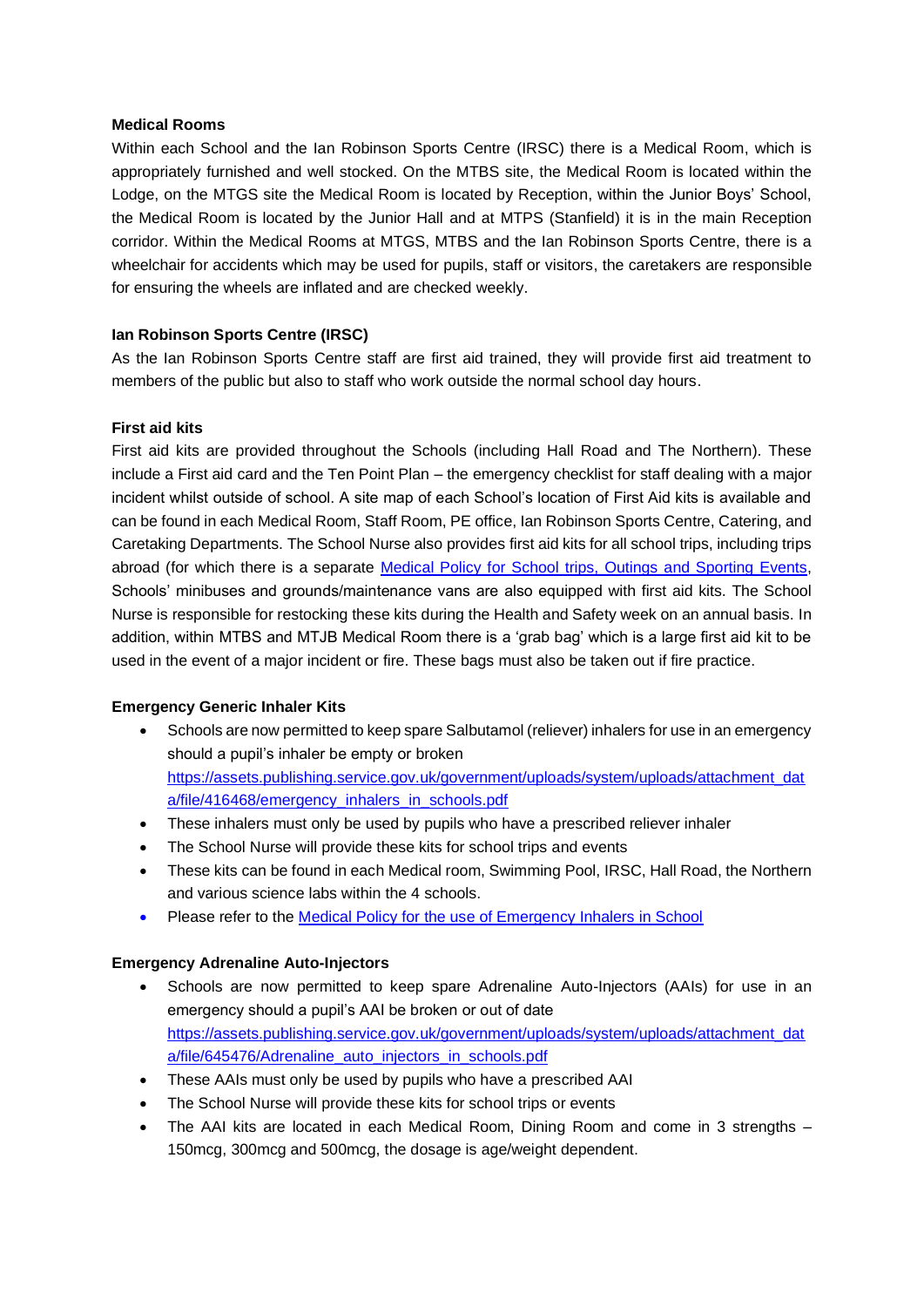• Please refer to Medical Protocol for the use of emergency Adrenaline Auto-Injectors (AAIs) in **School** 

#### **Automated External Defibrillators**

AED's are located throughout all schools, The Lodge (MTBS), Swimming Pool (MTBS), IRSC (MTBS), Medical Room (MTGS), Medical Room (MTPS), and Hall Road Pavilion. Please refer to the [Medical](https://merchanttaylorsschools-my.sharepoint.com/:w:/g/personal/a_dalton_merchanttaylors_com/ETLozUzLed5KhQ-Ypd0B_OQBI5d2mP9GLjJnwuWVvR4UhA?e=YB2kT5)  [Policy for Automated External Defibrillators \(AEDs\)](https://merchanttaylorsschools-my.sharepoint.com/:w:/g/personal/a_dalton_merchanttaylors_com/ETLozUzLed5KhQ-Ypd0B_OQBI5d2mP9GLjJnwuWVvR4UhA?e=YB2kT5) guidance.

#### **Eye wash stations**

Eye wash stations are located within the science departments, and Art, Design and Technology rooms, Ian Robinson Sports Centre (IRSC), Catering and the Medical Rooms.

#### **First aid cover**

In the absence of the School Nurse, First Aiders within the Schools are required to provide first aid.

#### **Pupils with Long Term Medical Conditions**

Please refer to the separate School Policies for guidance and arrangements for pupils with medical conditions (eg diabetes, asthma, epilepsy, and allergies) and the Medical Policy for Supporting Pupils with Long Term Medical Conditions

#### **Hygiene Procedures**

When dealing with spillage of blood, vomit or any other bodily fluids, protective gloves must be worn. These can be found in each first aid kit and in each Medical Room. The spillage must be cleared up as quickly as possible to prevent further accidents and contamination. The caretakers and / or cleaning staff must be contacted who will deal with the situation; Reception can assist in this if necessary. They will disinfect the affected area thoroughly. For smaller areas, spill kits are available. These can be found in the Medical Rooms, minibuses and catering departments. Any soiled bed linen must be placed in red (water soluble) bags and the School Nurse must be informed. Any 'contaminated' waste must be disposed of in the medical waste bins situated in each of the Medical Rooms. Please refer to the [Medical](https://merchanttaylorsschools-my.sharepoint.com/:w:/g/personal/a_dalton_merchanttaylors_com/EWXuqQTnBRdOlWiOgNiSKMoBxwbsNMLAfjYTwJ8Zg7AMkw?e=cew1df)  [Protocol for prevention of Contamination from Blood/Body Fluids](https://merchanttaylorsschools-my.sharepoint.com/:w:/g/personal/a_dalton_merchanttaylors_com/EWXuqQTnBRdOlWiOgNiSKMoBxwbsNMLAfjYTwJ8Zg7AMkw?e=cew1df) found in the [Medical Policy for](https://merchanttaylorsschools-my.sharepoint.com/:w:/g/personal/a_dalton_merchanttaylors_com/EYCmOTIbu8pJgNP5rXxm_GkBC8ELmxIb3aeb-STRNUM9Og?e=59eRqL)  [Medicines inc EYFS](https://merchanttaylorsschools-my.sharepoint.com/:w:/g/personal/a_dalton_merchanttaylors_com/EYCmOTIbu8pJgNP5rXxm_GkBC8ELmxIb3aeb-STRNUM9Og?e=59eRqL) for further guidance

#### **Documentation/record keeping**

Any first aid administered to pupils, staff or visitors is documented on a Minor Sickness / Ailment Form and are reported to the School Nurse, these forms are kept in all Medical Rooms. All accidents, however minor are also documented and reported to the School Nurse who will report to the Health and safety officer if necessary. There are separate accident books for pupils and staff / visitors – these can also be found in the Medical Rooms and Staff Rooms, parents will be informed according to the nature of incident and age of the pupil. Within each Medical Room, a green file is available with all sickness and accident documentation for the current term. This will be locked away after each school day and returned for the following day to comply with GDPR, Reception staff will assist in this, staff may check this data for pupil absences from lesson for example. In both the Medical Rooms at MTGS and MTBS, tick lists are also available for staff to look at, this data provides an instance glance of how many times a pupil has visited the sick room, the School Nurse will monitor these documents and ensure sensitive data is kept elsewhere. For any previous Medical Room visit data please ask the School Nurse.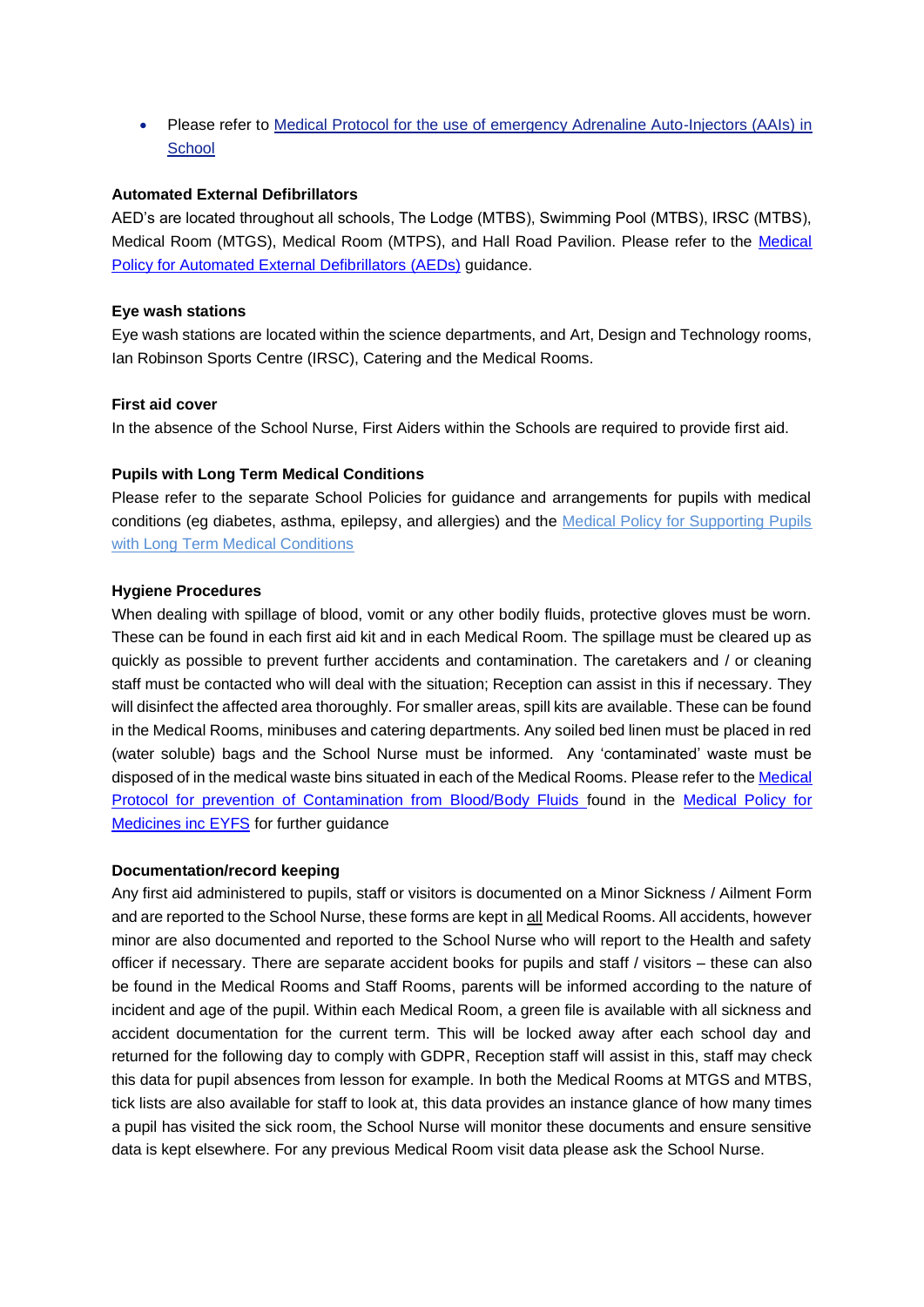#### **RIDDOR**

This Policy was written with reference to RIDDOR (Reporting of Injuries, Diseases and Dangerous Occurrences Regulations) under which schools are required to report to the H&S Executive (0845 300 9923). It is the School Nurse's responsibility to report to RIDDOR if required, in her absence Mr A Beattie Estates Manger will report if required. Please refer to **Medical RIDDOR** information for further guidance.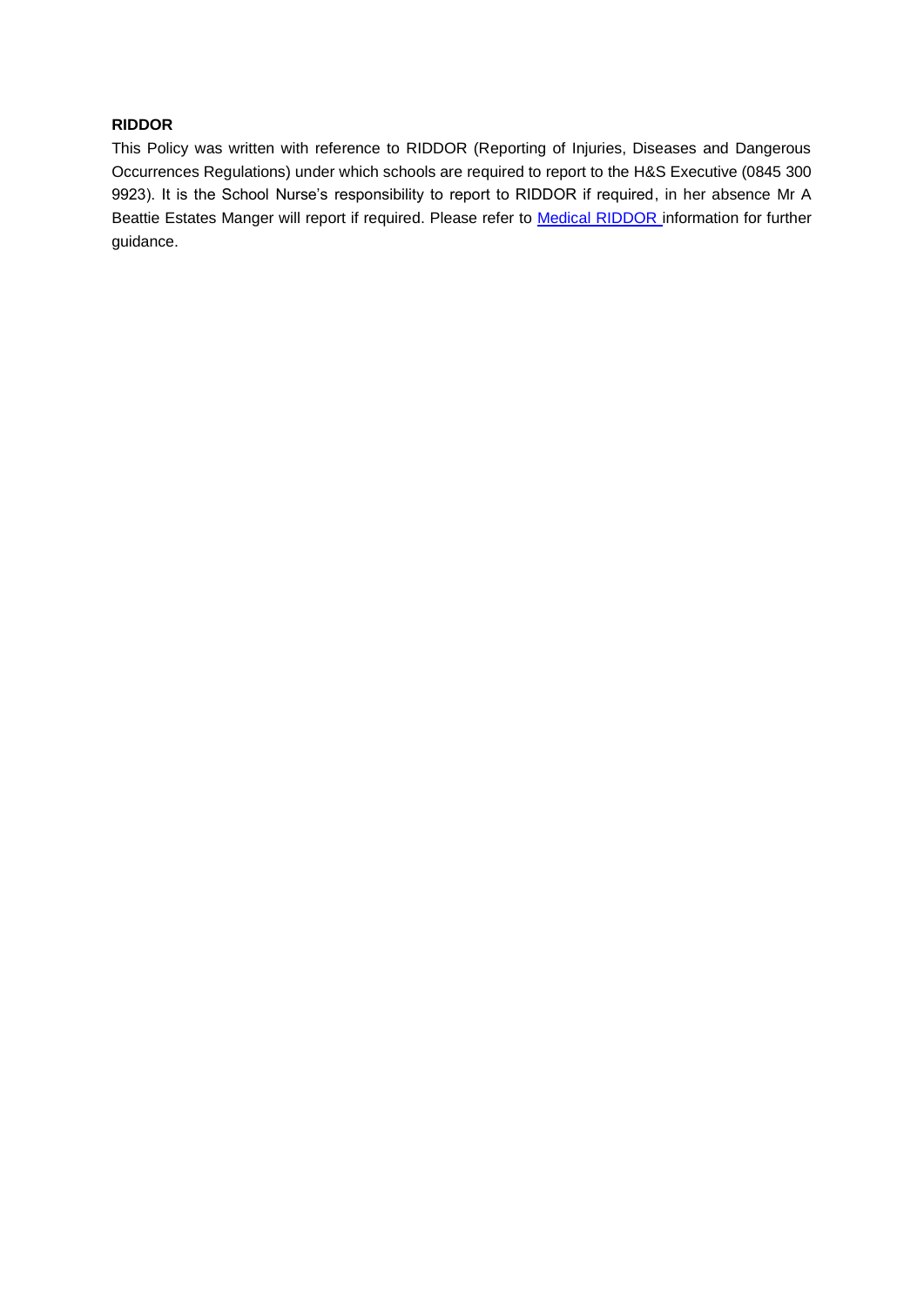|  |  | Appendix 1. |  |  |
|--|--|-------------|--|--|
|--|--|-------------|--|--|

| r r                |                         |                                              |                              |                      |                  |
|--------------------|-------------------------|----------------------------------------------|------------------------------|----------------------|------------------|
| <b>SURNAME</b>     | <b>FIRST NAME</b>       | <b>COURSE</b>                                | <b>EXPIRY</b><br><b>DATE</b> | <b>SCHOOL</b>        | <b>LOCATION</b>  |
| ANGWIN             | <b>JEN</b>              | FIRST AID AT WORK                            | 03.01.22                     | <b>MTGS</b>          | ON SITE          |
| AVERY              | <b>SUE</b>              | FIRST AID AT WORK                            | 27.09.21                     | <b>MTPS</b>          | ON SITE          |
| <b>BARKER</b>      | LUCY                    | FIRST AID AT WORK                            | 11.06.21                     | MTGS/<br><b>MTPS</b> | ON SITE          |
| <b>BLAGBOROUGH</b> | RAIN                    | <b>SCHOOLS FIRST AID</b>                     | 22.05.21                     | <b>MTGS</b>          | ON SITE          |
| <b>BEATTIE</b>     | ANDREW                  | FIRST AID AT WORK                            | 27.04.20                     | ALL                  | LIVERPOOL        |
| <b>BECKERLEG</b>   | <b>VICTORIA</b>         | <b>EMERGENCY FIRST AID</b><br>AT WORK        | 01.03.22                     | <b>MTPS</b>          | ON SITE          |
| <b>BEDDARD</b>     | ANDREW                  | <b>SCHOOLS FIRST AID</b>                     | 06.06.22                     | <b>MTBS</b>          | ON SITE          |
| <b>BENBOW</b>      | <b>NICHOLAS</b>         | <b>EMERGENCY FIRST AID</b><br>AT WORK        | 11.06.20                     | <b>MTPS</b>          | ON SITE          |
| <b>BLUNT</b>       | JENNY                   | <b>SCHOOLS FIRST AID</b>                     | 06.06.22                     | <b>MTGS</b>          | ON SITE          |
| <b>BRIGHT</b>      | ANGELA                  | PAEDIATRIC FIRST AID                         | 10.01.22                     | <b>MTPS</b>          | ON SITE          |
| <b>BOLD</b>        | <b>LISA</b>             |                                              |                              | <b>MTBS</b>          | <b>ON SITE</b>   |
| <b>BONFANTE</b>    | <b>JOE</b><br>(GISEPPE) | <b>EMERGENCY FIRST AID</b><br>AT WORK        | 11.06.20                     | <b>MTBS</b>          | ON SITE          |
| <b>BRENNAN</b>     | <b>CRAIG</b>            |                                              |                              | <b>ALL</b>           | <b>LIVERPOOL</b> |
| <b>BRENNAN</b>     | <b>KEIREN</b>           | PAEDIATRIC FIRST AID<br>FIRST AID AT WORK    | 22.02.21<br>03.06.22         | <b>MTBS</b>          | ON SITE          |
| <b>BYRNE</b>       | <b>CLAIRE</b>           |                                              |                              | <b>MTBS</b>          | ON SITE          |
| CALLAGHAN          | <b>TOM</b>              | FIRST AID AT WORK                            | 02.04.22                     | ALL                  | ON SITE          |
| CANIFFE            | LAURA                   | FIRST AID AT WORK                            | 27.09.21                     | <b>MTBS</b>          | ON SITE          |
| CAULFIELD          | <b>CHRISTINE</b>        | PAEDIATRIC FIRST AID                         | 21.06.21                     | <b>MTPS</b>          | ON SITE          |
| CAVENDISH          | <b>LINDA</b>            | PAEDIATRIC FIRST AID                         | 18.07.21                     | <b>MTPS</b>          | ON SITE          |
| COOKE              | SAM                     | FIST AID AT WORK                             | 03.06.22                     | <b>MTBS</b>          | ON SITE          |
| COUGHLAN           | SEAN                    | <b>EMERGENCY FIRST AID</b><br>AT WORK        | 15.03.20                     | ALL                  | LIVERPOOL        |
| <b>COWARD</b>      | <b>PAUL</b>             |                                              |                              | <b>ALL</b>           | <b>LIVERPOOL</b> |
| <b>CURWEN</b>      | SARAH                   | <b>EMERGENCY FIRST AID</b><br><b>AT WORK</b> | 10.03.22                     | <b>MTPS</b>          | ON SITE          |
| <b>DANCE</b>       | RACHEL                  | <b>EMERGENCY FIRST AID</b><br>AT WORK        | 16.03.20                     | <b>MTPS</b>          | ON SITE          |
| <b>DEW</b>         | LYNNE                   | FIRST AID AT WORK                            | 11.03.23                     | <b>MTGS</b>          | ON SITE          |
| <b>DENOON</b>      | <b>MANDY</b>            | FIRST AID AT WORK                            | 02.01.20                     | <b>MTBS</b>          | ON SITE          |
| EDWARDS            | <b>ANNA</b>             | <b>SCHOOLS FIRST AID</b>                     | 05.06.22                     | <b>MTBS</b>          | ON SITE          |
| <b>FAWCETT</b>     | <b>ROGER</b>            | RESCUE EMERGENCY<br><b>FIRST AID</b>         | 09.02.22                     | <b>MTBS</b>          | ON SITE          |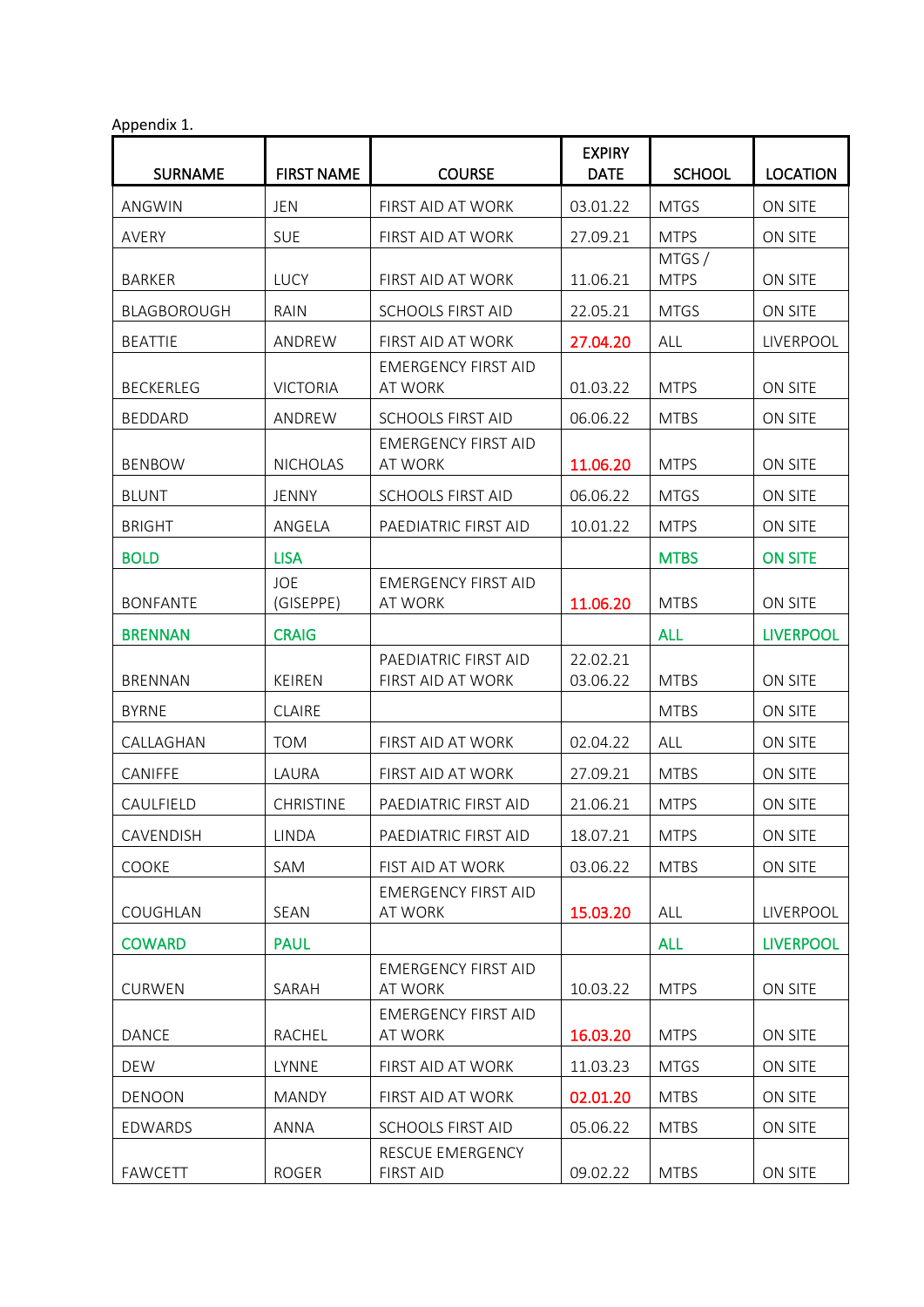|                                  |                                |                                                                   | <b>EXPIRY</b>        |                            |                    |
|----------------------------------|--------------------------------|-------------------------------------------------------------------|----------------------|----------------------------|--------------------|
| <b>SURNAME</b>                   | <b>FIRST NAME</b>              | <b>COURSE</b>                                                     | <b>DATE</b>          | <b>SCHOOL</b>              | <b>LOCATION</b>    |
| <b>FLETCHER</b>                  | <b>STEVE</b>                   | <b>EMERGENCY FIRST AID</b><br>AT WORK                             | 05.06.22             | <b>MTBS</b>                | ON SITE            |
| <b>GILL</b>                      | <b>JAMES</b>                   | PAEDIATRIC FIRST AID                                              | 20.11.20             | <b>MTPS</b>                | ON SITE            |
| <b>GRAHAM</b>                    | PAULA                          | PAEDIATRIC FIRST AID                                              | 20.11.22             | <b>MTPS</b>                | ON SITE            |
| <b>GREEN</b>                     | <b>JONATHAN</b>                | RESCUE EMERGENCY<br><b>FIRST AID</b><br>FIRST AID AT WORK         | 27.09.18<br>27.03.21 | <b>MTBS</b>                | <b>ON SITE</b>     |
| <b>GREGSON-BURT</b>              | <b>EMMA</b>                    | <b>SCHOOLS FIRST AID</b>                                          | 05.06.19             | <b>MTGS</b>                | ON SITE            |
| <b>HAMES</b>                     | <b>ROSE</b>                    | FIRST AID AT WORK                                                 | 11.06.21             | <b>MTGS</b>                | ON SITE            |
| <b>HARKNESS</b>                  | <b>OLIVER</b>                  | <b>EMERGENCY FIRST AID</b><br>AT WORK                             | 05.03.21             | <b>MTBS</b>                | ALL                |
| <b>HARRISON</b>                  | <b>CHRIS</b>                   | <b>SCHOOLS FIRST AID</b>                                          | 06.06.22             | <b>MTBS</b>                | ON SITE            |
| <b>HAYES</b>                     | <b>GEORGIA</b>                 | <b>FIRST AID AT WORK</b>                                          | 22.05.20             | <b>MTBS</b>                | ON SITE            |
| <b>HEATON</b>                    | <b>HEATHER</b>                 | <b>SCHOOLS FIRST AID</b>                                          | 22.05.21             | <b>MTGS</b>                | ON SITE            |
| HIGHWAY-<br><b>SEPHTON</b>       | ADAM                           | <b>EMERGENCY FIRST AID</b><br><b>AT WORK</b>                      | 30.03.20             | ALL                        | <b>ON SITE</b>     |
| <b>HEYWOOD</b>                   | <b>SUE</b>                     | <b>EMERGENCY FIRST AID</b><br>AT WORK                             | 20.02.20             | <b>MTGS</b>                | ON SITE            |
| <b>HIGHAM</b>                    | <b>TOMMY</b>                   | <b>EMERGENCY FIRST AID</b><br>AT WORK                             | 20.06.19             | <b>MTBS</b>                | ON SITE            |
| <b>HILL</b>                      | ANDY                           | <b>EMERGENCY FIRST AID</b><br>AT WORK OUTDOOR<br><b>FIRST AID</b> | 17.01.22             | <b>MTGS</b>                | <b>ON SITE</b>     |
| <b>HOATH</b>                     | <b>HARRIET</b>                 | <b>EMERGENCY FIRST AID</b><br>AT WORK                             | 11.06.20             | <b>MTBS</b>                | ON SITE            |
| <b>HODGSON</b>                   | <b>DAVE</b>                    |                                                                   |                      | <b>ALL</b>                 | <b>LIVERPOOL</b>   |
| <b>HOUGHTON</b>                  | <b>TONY</b>                    |                                                                   |                      | <b>MTPS</b>                | <b>ON SITE</b>     |
| <b>HOWARD</b>                    | <b>KATHRYN</b>                 | <b>EMERGENCY FIRST AID</b><br>AT WORK                             | 17.10.22             | <b>MTGS</b>                | ON SITE            |
| <b>HUGHES</b>                    | <b>MARY</b>                    | FIRST AID AT WORK                                                 | 03.06.22             | <b>MTPS</b>                | ON SITE            |
| <b>HUGHES</b><br><b>HUTCHINS</b> | <b>VICTORIA</b><br><b>MARY</b> | PAEDIATRIC FIRST AID<br>FIRST AID AT WORK                         | 14.09.20<br>07.06.20 | <b>MTPS</b><br><b>MTGS</b> | ON SITE<br>ON SITE |
|                                  |                                | <b>EMERGENCY FIRST AID</b><br>AT WORK OUTDOOR                     |                      |                            |                    |
| <b>JOHNSON</b>                   | <b>JENNY D</b>                 | <b>FIRST AID</b>                                                  | 17.01.22             | <b>MTGS</b>                | ON SITE            |
| <b>KEEN</b>                      | LUCINDA                        | FIRST AID AT WORK                                                 | 03.06.22             | <b>MTGS</b>                | ON SITE            |
| <b>KIRYA</b>                     | <b>JONATHAN</b>                | PAEDIATRIC FIRST AID                                              | 15.06.21             | <b>MTPS</b>                | ON SITE            |
| <b>LOCK</b>                      | SHAUN                          | <b>SCHOOLS FIRST AID</b>                                          | 06.06.22             | <b>MTPS</b>                | ON SITE            |
| <b>LYON</b>                      | <b>DAVID</b>                   | <b>SCHOOLS FIRST AID</b>                                          | 22.05.21             | <b>MTPS</b>                | ON SITE            |
| <b>MASON</b>                     | CATH                           | FIRST AID AT WORK                                                 | 11.06.21             | <b>MTGS</b>                | ON SITE            |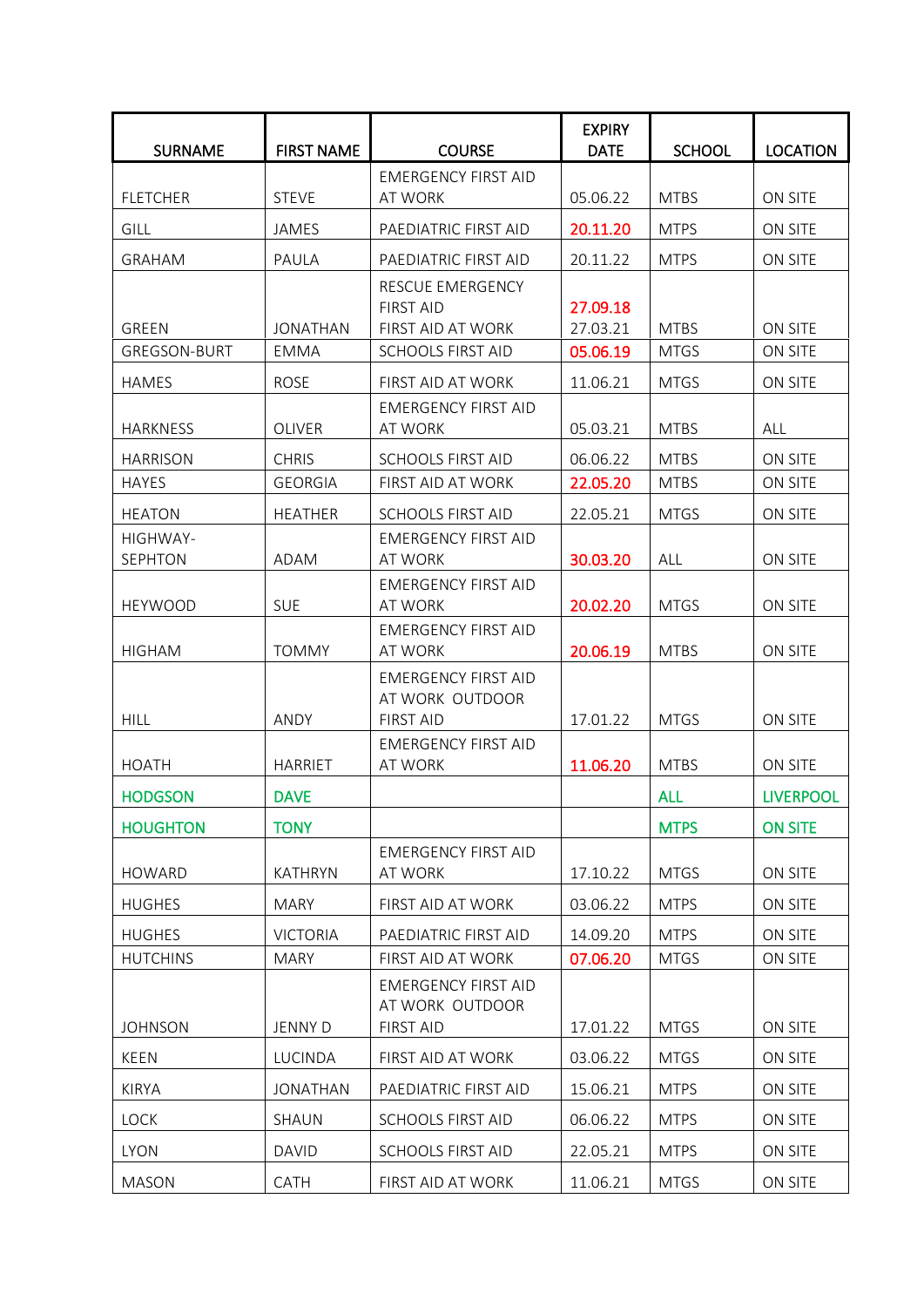| <b>SURNAME</b>   | <b>FIRST NAME</b> | <b>COURSE</b>                                                     | <b>EXPIRY</b><br><b>DATE</b> | <b>SCHOOL</b> | <b>LOCATION</b>  |
|------------------|-------------------|-------------------------------------------------------------------|------------------------------|---------------|------------------|
| <b>MCCORMICK</b> | <b>GEORGE</b>     | FIRST AID AT WORK                                                 | 11.06.21                     | <b>MTGS</b>   | ON SITE          |
| <b>MCGARVIE</b>  | <b>CHRIS</b>      | SCHOOLS FIRST AID                                                 | 06.06.22                     | <b>MTGS</b>   | ON SITE          |
| <b>MCKENNA</b>   | <b>JIM</b>        | FIRST AID AT WORK                                                 | 06.03.22                     | ALL           | LIVERPOOL        |
| <b>MCKIE</b>     | <b>IAN</b>        | FIRST AID AT WORK                                                 | 03.06.22                     | <b>MTBS</b>   | ON SITE          |
| MEE              | <b>VICKI</b>      | <b>SCHOOLS FIRST AID</b>                                          | 22.05.21                     | <b>MTGS</b>   | ON SITE          |
| <b>MILES</b>     | <b>WILLIAM</b>    | <b>EMERGENCY FIRST AID</b><br>AT WORK                             | 11.06.20                     | <b>MTBS</b>   | ON SITE          |
| <b>MITCHELL</b>  | <b>LYNN</b>       | PAEDIATRIC FIRST AID                                              | 18.07.21                     | <b>MTPS</b>   | ON SITE          |
| <b>MOORE</b>     | <b>ERICA</b>      | FIRST AID AT WORK                                                 | 03.06.22                     | <b>MTGS</b>   | ON SITE          |
| <b>NEILSON</b>   | ANNE              | <b>SCHOOLS FIRST AID</b>                                          | 05.06.22                     | <b>MTBS</b>   | ON SITE          |
| O'BRIEN          | JAMES             | <b>EMERGENCY FIRST AID</b><br>AT WORK                             | 11.06.20                     | <b>MTBS</b>   | <b>ON SITE</b>   |
| O'MALLEY         | <b>DAVID</b>      | <b>SCHOOLS FIRST AID</b>                                          | 22.05.21                     | <b>MTBS</b>   | ON SITE          |
| O'SHAUGHNESSY    | JOE               | <b>SCHOOLS FIRST AID</b>                                          | 06.06.22                     | <b>MTPS</b>   | ON SITE          |
| O'SULLIVAN       | <b>HELEN</b>      | <b>SCHOOLS FIRST AID</b>                                          | 05.06.22                     | <b>MTPS</b>   | ON SITE          |
| <b>PARKER</b>    | <b>HARRY</b>      |                                                                   |                              | <b>ALL</b>    | <b>LIVERPOOL</b> |
| PEARSON          | <b>NEIL</b>       | <b>SCHOOLS FIRST AID</b>                                          | 22.05.21                     | <b>MTGS</b>   | ON SITE          |
| <b>PICKFORD</b>  | GARY              | PAEDIATRIC FIRST AID                                              | 06.04.21                     | <b>MTPS</b>   | LIVERPOOL        |
| POOLE-WHITE      | <b>LINDA</b>      | PAEDIATRIC FIRST AID                                              | 16.05.22                     | <b>MTPS</b>   | ON SITE          |
| <b>PRICE</b>     | PERRY             | <b>EMERGENCY FIRST AID</b><br>AT WORK OUTDOOR<br><b>FIRST AID</b> | 17.01.22                     | <b>MTGS</b>   | <b>ON SITE</b>   |
| REA              | <b>DAWN</b>       | FIRST AID AT WORK                                                 | 11.06.21                     | <b>MTBS</b>   | LIVERPOOL        |
| <b>RIDINGS</b>   | <b>STEVE</b>      | FIRST AID AT WORK                                                 | 11.06.21                     | <b>MTBS</b>   | LIVERPOOL        |
| <b>ROBERTS</b>   | <b>KEN</b>        |                                                                   |                              | <b>ALL</b>    | <b>LIVERPOOL</b> |
| <b>ROGERS</b>    | <b>LISA</b>       | <b>EMERGENCY FIRST AID</b><br>AT WORK                             | 22.11.20                     | <b>MTPS</b>   | ON SITE          |
| <b>RYAN</b>      | <b>CHARLIE</b>    |                                                                   |                              | <b>MTBS</b>   | <b>LIVERPOOL</b> |
| SAUNDERS         | ANNE              | PAEDIATRIC FIRST AID                                              | 01.02.21                     | <b>MTPS</b>   | ON SITE          |
| <b>SCHOFIELD</b> | <b>JANET</b>      | <b>SCHOOLS FIRST AID</b>                                          | 05.06.22                     | <b>MTGS</b>   | ON SITE          |
| <b>SCHOFIELD</b> | <b>PHIL</b>       |                                                                   |                              | <b>ALL</b>    | <b>LIVERPOOL</b> |
| SEDDON           | <b>TIM</b>        | FIRST AID AT WORK                                                 | 03.06.22                     | ALL           | LIVERPOOL        |
| SHEPPARD         | <b>STEVE</b>      | FIRST AID AT WORK                                                 | 04.04.23                     | ALL           | LIVERPOOL        |
| <b>SLATER</b>    | JADE              | <b>SCHOOLS FIRST AID</b>                                          | 06.06.22                     | <b>MTPS</b>   | ON SITE          |
| SOUTHWORTH       | <b>CHRISTINE</b>  | FIRST AID AT WORK                                                 | 03.06.22                     | <b>MTGS</b>   | ON SITE          |
| <b>STIFF</b>     | GARETH            | FIRST AID AT WORK                                                 | 03.06.22                     | <b>MTBS</b>   | ON SITE          |